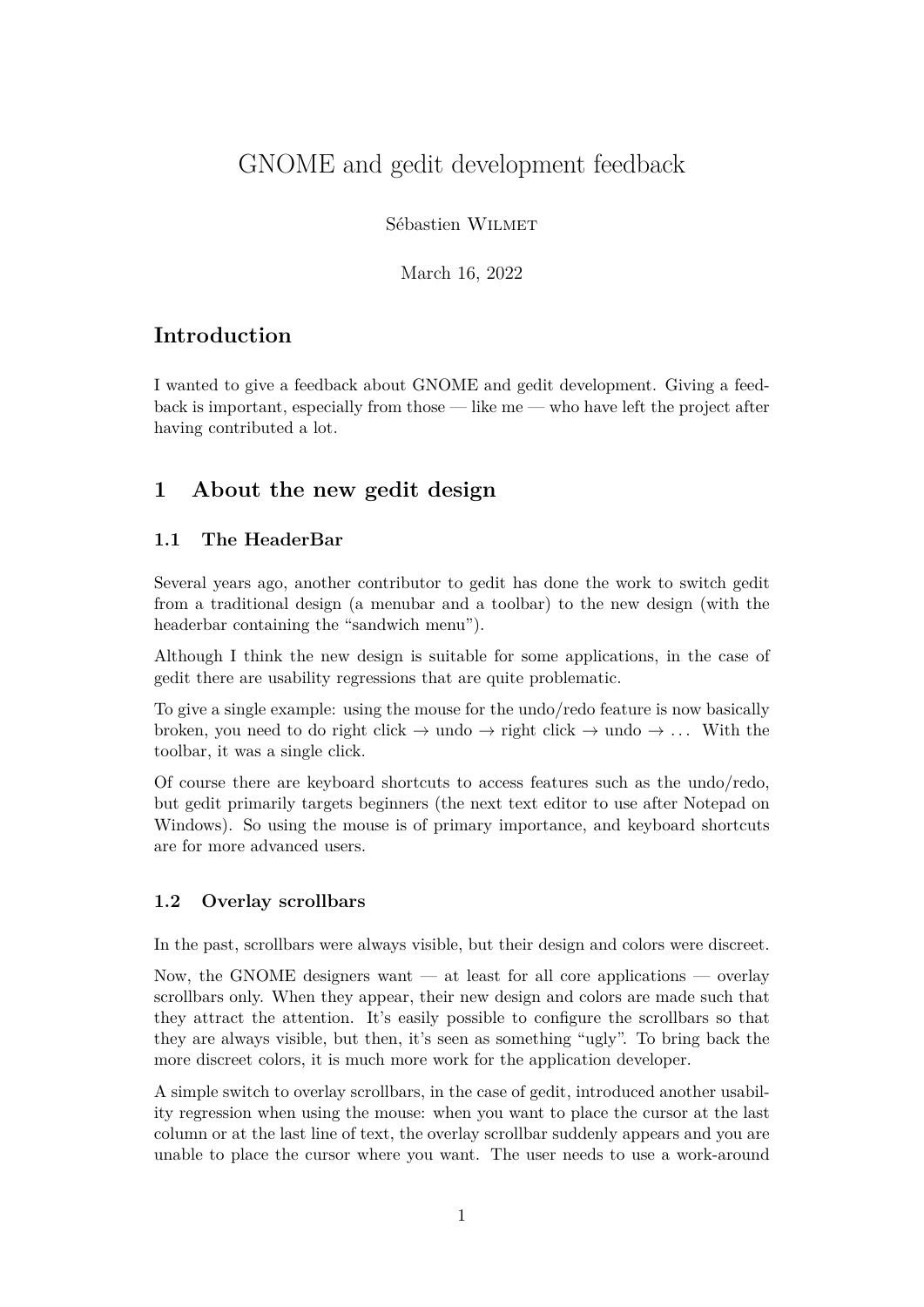by placing the cursor (with the mouse) at a nearby location, and then move to the last column or line with the keyboard arrows (when using the keyboard only, the overlay scrollbars don't appear).

So what to do in such a situation, as a gedit developer? Prioritize design and the so-called "User Experience (UX)", or prioritize usability? In this case, I prefer something a little ugly but usable than something beautiful but that drives you nuts.

#### **1.3 One principle of design and fashion**

Also, I came aware that one principle of design and fashion is that it *needs* to change. If it doesn't change, the users are bored, it is less "marketing". But for the GNOME developers, it's a lot of work, sometimes some frustration and disagreements. Some users complain on IRC with sometimes insults, due to the design changes that degrades the usability.

### **2 Unclear about who decides what in GNOME**

One problem, according to me, is that it's really not clear of who decides what in GNOME. According to certain persons, the people who contributes a lot have more influence on the decisions (with the experience, the respect, etc). Then, insidiously and over the (recent) years, it is the designers (with the Human Interface Guidelines to strictly follow) who went more or less above  $/$  the N+1 of the maintainers.

In addition, there is also the GNOME Foundation and the release team. Currently the release team decides on what applications are part of "GNOME Core", in other words, what the GNOME project recommends to the distributions for the default install.

In case of a disagreement, what to do? It is handled informally, but when more and more disagreements come up over the years, it creates more problematic controversies.

Note that in contrast to GNOME, the Debian project — for instance — has a much better, battle-tested way to handle social issues and disagreements among developers, packagers and other contributors.

# **3 Technical feedback about GNOME development**

#### **3.1 Lots of changes**

These past years, there were lots of changes for GNOME developers:

- Flatpak.
- Meson.
- GitLab and Continuous Integration.
- BuildStream and gnome-build-meta.
- GTK 2  $\rightarrow$  GTK 3  $\rightarrow$  GTK 4 with many API breaks, without compatibility layers to ease the transition.